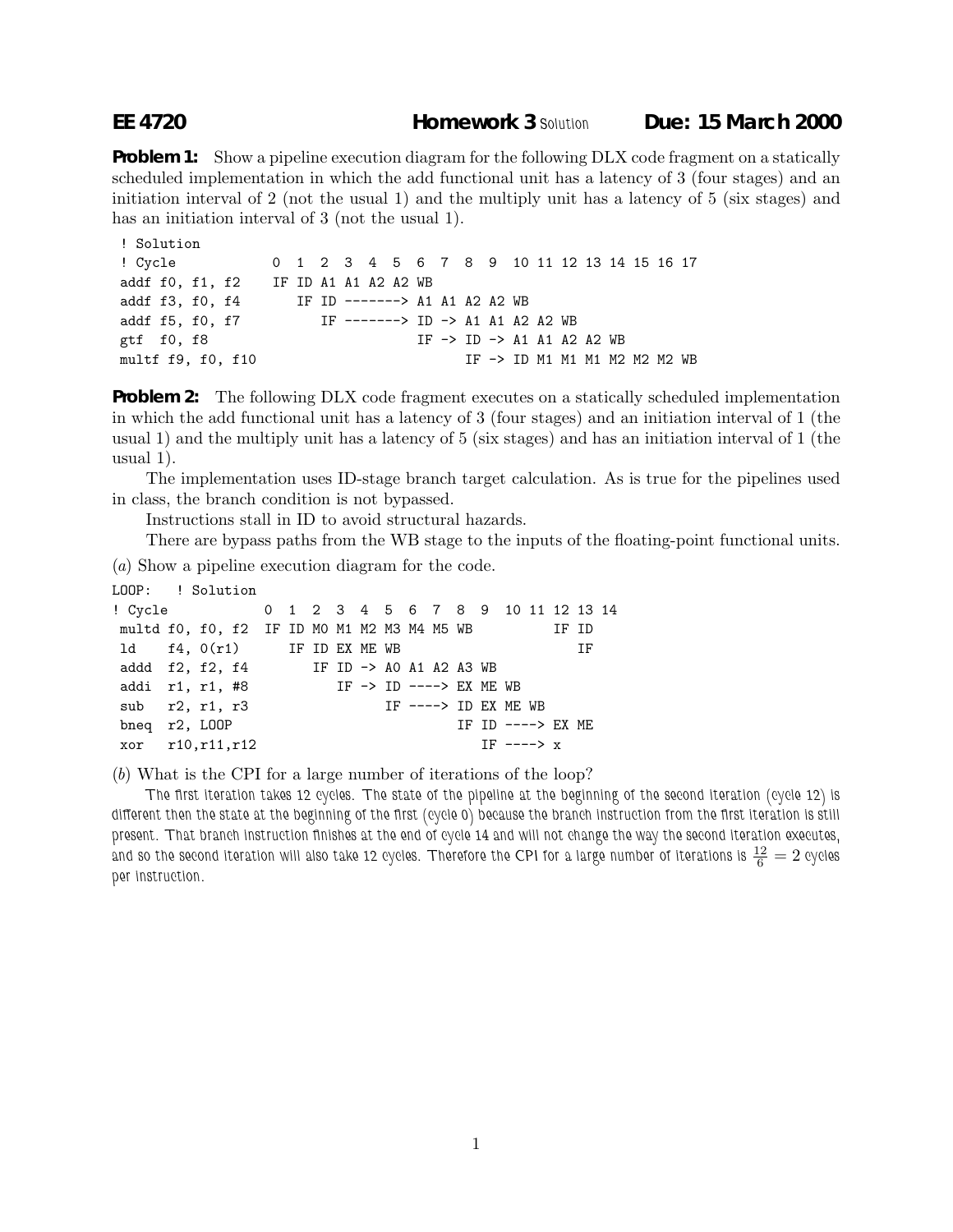(*c*) If the multiply functional unit latency were long enough the second iteration would take longer than the first iteration. (An iteration starts when the first instruction is in IF.) What is the smallest such latency?

*The multiply uses values produced in a previous iteration (that is, it has a loop-carried dependency). If those values aren't ready execution will stall. In the example below the execution of multiply in the second iteration is stalled for one cycle (at cycle 15) because the result from the previous iteration is not ready. In this example the multiply unit* has a latency of 13 cycles, is the latency were 12 cycles there would be no stall, and so the smallest latency that will *increase the duration of the second iteration is 13 cycles.*

```
! Part of Solution
! Cycle 0 1 2 3 4 5 6 7 8 9 10 11 12 13 14 15 16
multd f0, f0, f2 IF ID M0 M1 M2 M3 M4 M5 M6 M7 M8 M9 M10M11WB
                                     IF ID -> M0 M1
ld f4, 0(r1) IF ID EX ME WB
addd f2, f2, f4 IF ID -> A0 A1 A2 A3 WB
addi r1, r1, #8 IF \rightarrow ID EX ME WBsub r2, r1, r3 IF ID -> EX ME WB
bneq r2, LOOP IF -> ID ----> EX ME -> WB
xor r10,r11,r12 IF ----> x
```
**Problem 3:** Schedule—but don't unroll—the code from the problem above to avoid as many stalls as possible. Show a pipeline execution diagram of the scheduled code. *Hint: you can change the offset of the load double instruction.*

LOOP: ! Solution

! Cycle 0 1 2 3 4 5 6 7 8 9 10 11 12 13 addi r1, r1, #8 IF ID EX ME WB IF ID  $\rightarrow$  EX ME WB IF ID  $\rightarrow$  EX ME WB sub r2, r1, r3 IF ID EX ME WB IF -> ID EX ME WB 1d f4, -8(r1) IF ID EX ME WB IF ID EX ME WB multd f0, f0, f2 IF ID M0 M1 M2 M3 M4 M5 WB IF ID M0 M1 M2 M3 M4 M5 WB addd f2, f2, f4 IF ID A0 A1 A2 A3 WB IF ID A0 A1 A2 A3 WB  $\frac{1}{2}$  IF ID A0 A1 A2 A3 WB IS bneq r2, LOOP IF ID EX ME WB IF ID EX ME WB xor r10, r11, r12 IFx IFx IFx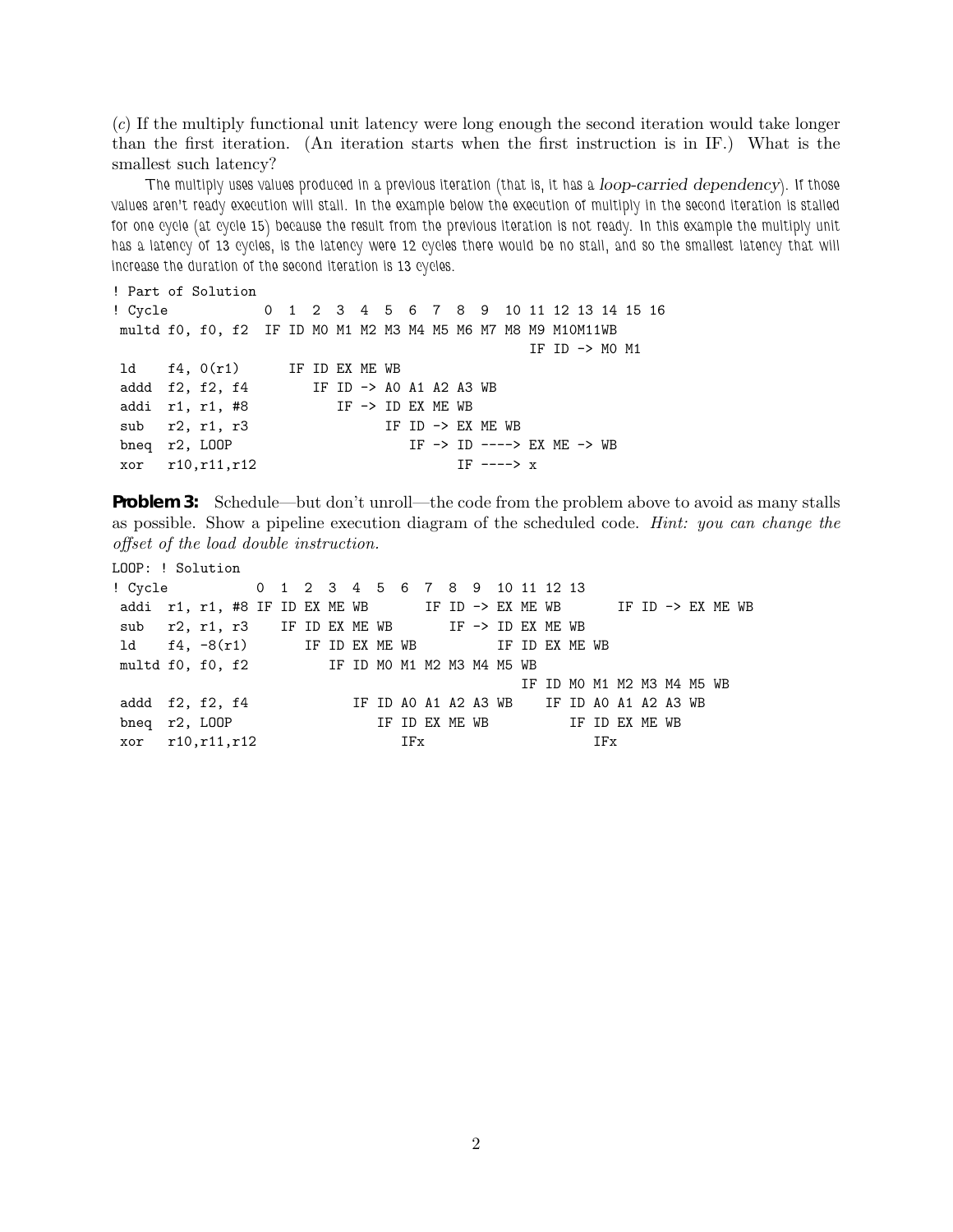**Problem 4:** Unroll the loop below so that two iterations of the original loop form one unrolled loop. Schedule the code so that it executes as efficiently as possible. Assume there will be an even number of iterations and that every register not used in the original code is available and so can be used in the unrolled loop. The loop runs on the implementation described in the second problem.

LOOP: ld f0, 0(r1) multd f0, f0, f2 addd f0, f0, f4 sd 8(r1), f0 addi r1, r1, #16 sub r2, r1, r3 bneq r2, LOOP

*Two solutions are provided below. In the first the loop is unrolled without software pipelining. That is, the work done by one iteration of the unrolled loop is exactly the work done by two iterations of the original loop. This solution has several stall cycles, as can be seen in the pipeline execution diagram.*

*The second solution also uses software pipelining. A single iteration of this loop does the work of four half-iterations of the original loop. Instructions* addd f6, f5, f4 *and* sd 8(r1), f6 *are part of one half-iteration,* addd f16, f15, f4 *and* sd 8(r1), f16 *are part of another half-iteration,* ld f0, 32(r1) *and* multd f5, f0, f2 *are part of a third half-iteration, and* ld f10, 32(r1) *and* multd f15, f10, f2 *are part of a fourth half-iteration. This solution suffers no stalls, it only looses a cycle due to the branch penalty. In class, software pipelining was covered in the context of IA-64 register rotation, but as shown below it can also be used with conventional ISAs.*

! Solution 1: Unrolled, but no software pipelining. LOOP:

ld f0, 0(r1) IF ID EX ME WB ld f10, 16(r1) IF ID EX ME WB multd f0, f0, f2 IF ID M0 M1 M2 M3 M4 M5 WB multd f10, f10, f2 IF ID M0 M1 M2 M3 M4 M5 WB addi r1, r1, #32 IF ID EX ME WB sub r2, r1, r3 IF ID EX ME WB addd f0, f0, f4 IF ID ----> A0 A1 A2 A3 WB addd f10, f10, f4 IF ---> ID A0 A1 A2 A3 WB sd 8(r1), f0 IF ID ------> EX ME WB sd 24(r1), f10 **IF** ------> ID EX ME WB bneq r2, LOOP IF ID EX ME

3